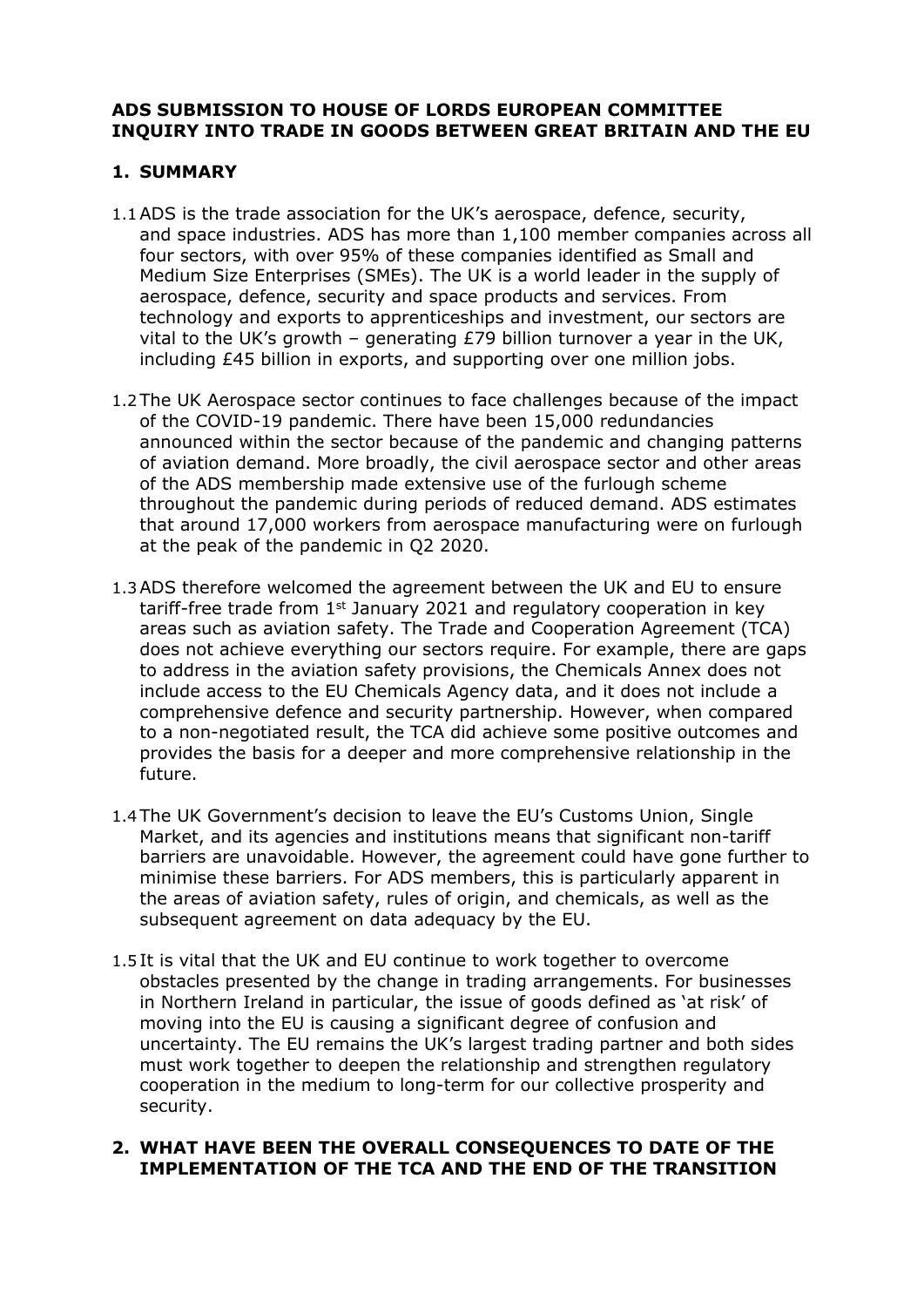## **PERIOD FOR GB-EU TRADE IN GOODS, IN THE UK'S FIRST YEAR OUTSIDE OF THE SINGLE MARKET AND CUSTOMS UNION?**

- 2.1.1 ADS members made significant preparations for the implementation and changes to the way they trade in goods in advance of the TCA being signed in late 2020. However, across our membership, the size and scale of companies has impacted their ability to smoothly adopt new procedures and requirements. One of the main consequences companies have reported is the increased time and cost associated with moving goods. ADS members not only spent years before the end of the transition period preparing for new requirements but have continued to adapt and work through the new rules and processes required of them throughout the first year of the UK being outside of the Single Market and Customs Union.
- 2.1.2 When compared to a non-negotiated outcome, the TCA does achieve some positive outcomes in the mutual recognition of Authorised Economic Operator (AEO) schemes. UK companies with AEO status benefit from simplified customs declarations and paperwork when trading with the EU. However, the agreement does not remove the need for administration and customs documentation for goods moving between the UK and EU.
- 2.1.3 Furthermore, to apply for and be granted AEO status is a complex, costly, and time-consuming process. It is not easily achievable for SMEs, which make up 95% of ADS members, particularly given many smaller companies have no experience of dealing with customs formalities and would therefore find it challenging to pass the initial auditing process. For example, it took a major UK aerospace OEM six years to comply and successfully achieve AEO status.
- 2.1.4 Additionally, the introduction of rules of origin under the TCA has created a new challenge for ADS members as they have not previously had to comply with rules of origin requirements, which are very complex. For the aerospace sector, the WTO Agreement on Trade in Civil Aircraft negates the need to utilise the origin provisions in the TCA, but this doesn't apply to raw materials and certain components further down the supply chain. Furthermore, military goods are not covered by the WTO plurilateral and therefore members operating in the defence sector are now encountering rules of origin requirements for the first time. Many do not have the required sophisticated systems and software to calculate 10-digit level codes, or the information on the previous origin of goods that are needed to calculate content.
- 2.1.5 There is also a unique challenge for companies based in Northern Ireland importing non-originating goods from Great Britain. ADS has spoken to members that currently import raw material from Great Britain for processing into airworthy parts, which would then not be subject to tariffs if they moved into the EU due to the WTO agreement previously mentioned. However, because the raw materials are being moved into Northern Ireland for processing, they would now be defined as 'at risk' of moving into the EU and would therefore attract the EU tariff. This puts aerospace companies in Northern Ireland at a competitive disadvantage when compared to their counterparts in Great Britain and undermines the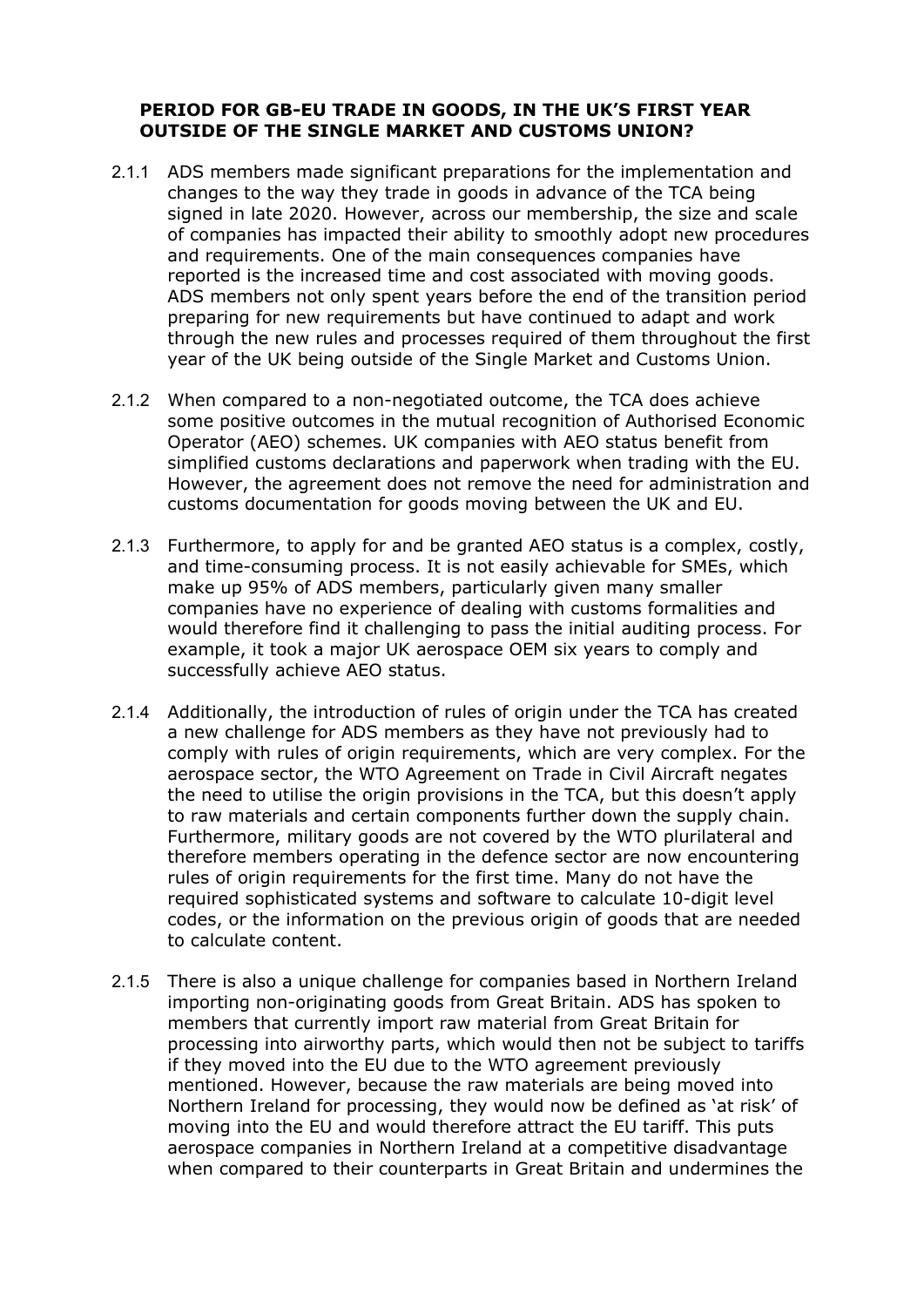intention of the Internal Market Act "to ensure there are no harmful new barriers to trade between all parts of the UK." An example of this would be titanium bolts imported to Great Britain from the USA and then moved into Northern Ireland for processing. HMRC has suggested several actions businesses can take to avoid the tariff; however, all these options come with a cost of their own, be it direct or indirect.

- 2.1.6 ADS has made proposals for solving the Northern Ireland issue specifically. The UK Government should, through the UK-EU Joint Committee, seek to agree an exemption for Northern Irish aerospace companies importing parts and materials for processing into Northern Ireland from Great Britain. Aerospace companies in Northern Ireland should be able to use their CAA approval (or equivalent) to apply for a 'trusted trader' type status which would allow them to import parts and materials from Great Britain without having to pay a tariff. This could even be added as an additional criterion for approval through the UK Trader Scheme. This would avoid having to set up a separate scheme entirely. HMRC could audit these companies in much the same way as they would for other businesses authorised under the UK Trader Scheme and, given the aerospace sector is already highly regulated, this would not add a significant burden on the sector.
- 2.1.7 Finally, one of the main consequences of the TCA is the new barriers to trade in aerospace goods. While a member of the EU, the UK enjoyed the benefits of EASA membership. Aerospace companies in the UK had their designs, products and maintenance work regulated and certified by EASA, and then had access to not just the whole EU market, but also to markets with which EASA has bilateral agreements and working arrangements in place.
- 2.1.8 The TCA does achieve mutual recognition of each other's products meaning that UK companies producing aerospace parts can continue to sell into the EU with just an approval from the UK CAA. However, there are additional costs associated with this, and not all activity is covered.

#### 2.2**WHAT HAVE BEEN THE KEY CHALLENGES OF EXISTING BORDER CONTROLS FOR GB-EU TRADE IN GOODS SO FAR? TO WHAT EXTENT HAVE THESE CHALLENGES IMPROVED OR WORSENED OVER THE COURSE OF 2021, AND HOW MIGHT THEY BE MITIGATED FURTHER?**

- 2.2.1 Key challenges regarding the existing border controls for GB-EU trade have been centred on the operational implementation of new rules rather than the overall policy design. ADS members have reported that EU member states have often had a different interpretation of the requirements than the approach understood in the UK, which has generated additional delays and challenges to the movement of goods.
- 2.2.2 This is true for both companies who have chosen to use the TCA to move goods and for those who have chosen to not use the TCA and to move goods through customs special procedures as part of their complex global supply chains. ADS and members have been engaging closely with the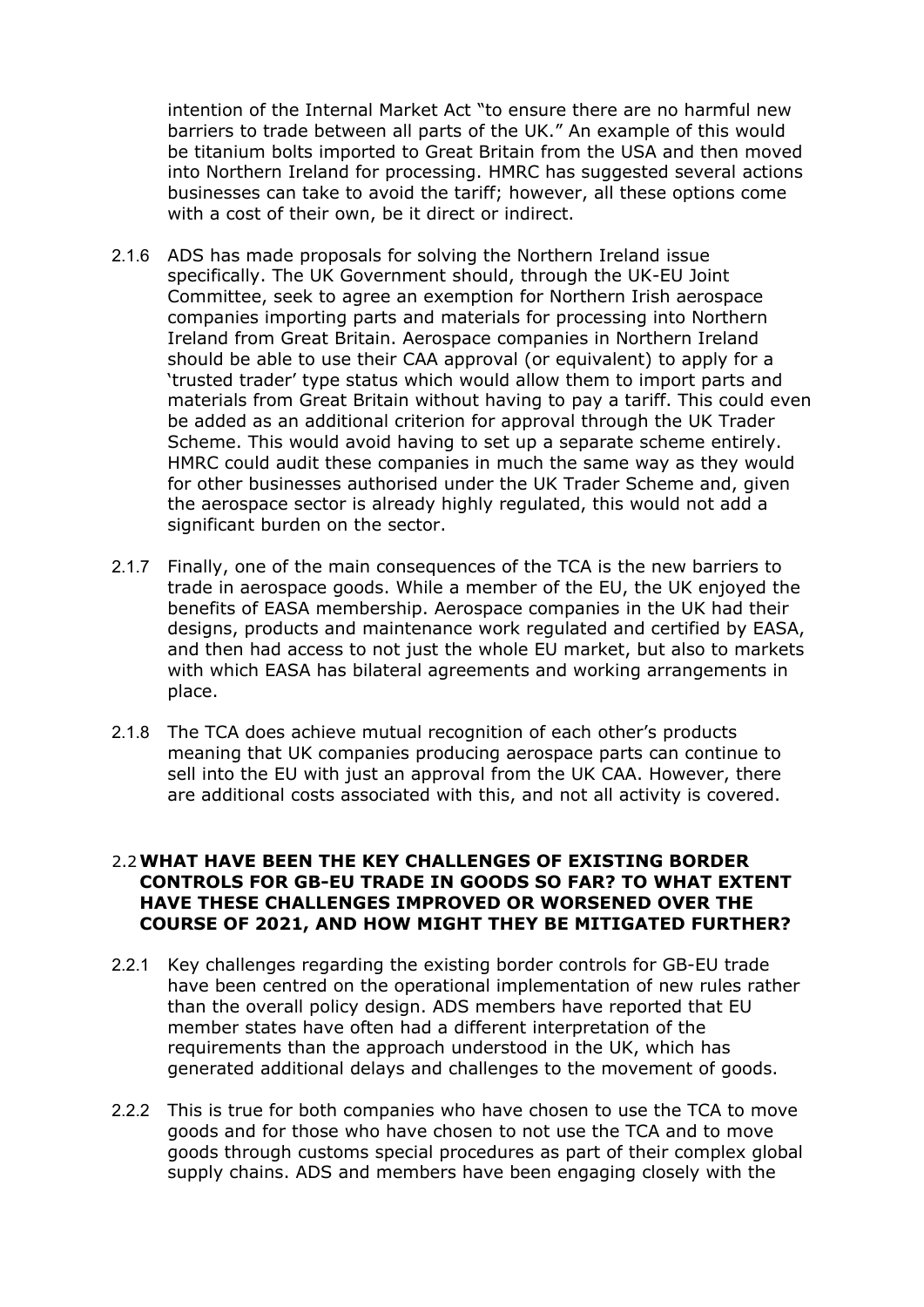Border Protocol Delivery Group (BPDG) and HMRC to raise issues as they have arisen where, in many cases, bi-lateral conversations have helped to resolve any confusion or provide near-term mitigations.

2.2.3 The introduction of customs controls between the UK and EU have been somewhat disruptive to business as usual for ADS members. To date, no significant disruption to production or flow of goods has been reported from ADS members, due to COVID suppressing demand over the last year and a half.

### **3. DO YOU AGREE WITH THE GOVERNMENT'S DECISION TO DELAY FURTHER THE INTRODUCTION OF CERTAIN CHECKS AND CONTROLS ON IMPORTS OF EU GOODS INTO GB? WHAT ARE THE ADVANTAGES AND DISADVANTAGES OF THIS DECISION?**

3.1.1 The UK Government's decision to further delay the full introduction of certain checks and controls on imports of EU goods will be welcomed by some members, especially SMEs, as it provides breathing space to continue implementing new requirements. Most relevant to ADS members is that safety and security declarations on imports will now be required as of 1 July 2022 as opposed to 1 January 2022. However, as previously noted, many ADS members have already been preparing for the full implementation of these requirements and so the postponement is just delaying an eventuality that they have already come to terms with.

## **4. WHAT ARE THE IMPLICATIONS OF CONTINUED 'ASYMMETRY' BETWEEN GB AND EU BORDER CONTROLS, FOR EXAMPLE ON THE COMPETITIVENESS OF GB BUSINESSES, ON BORDER SECURITY, AND ON CUSTOMS REVENUE? ARE THESE ASYMMETRIC ARRANGEMENTS SUSTAINABLE?**

- 4.1.1 The current asymmetry in border controls, ADS understands, is designed to try and support GB businesses who have been tasked with complying with new regulations and requirements that previously many would not have been familiar with.
- 4.1.2 More broadly, ADS sees no benefit in divergence of safety requirements between GB and EU border controls or wider regulatory standards. However, when it comes to trade in goods between business that have long-standing relationships, there is usually a record of compliance and level of trust. ADS believes that good compliance history should be taken into consideration to ease controls and requirements on businesses in both the UK and EU. A relaxation to allow businesses to demonstrate through regular reporting that they continue to be compliant and adhere to the new rules, rather than provide information on every single shipment as it happens, would ease the burden on businesses. This is one way in which a balance in arrangements could be sought that is sustainable and supports businesses and supply chains across the UK and EU.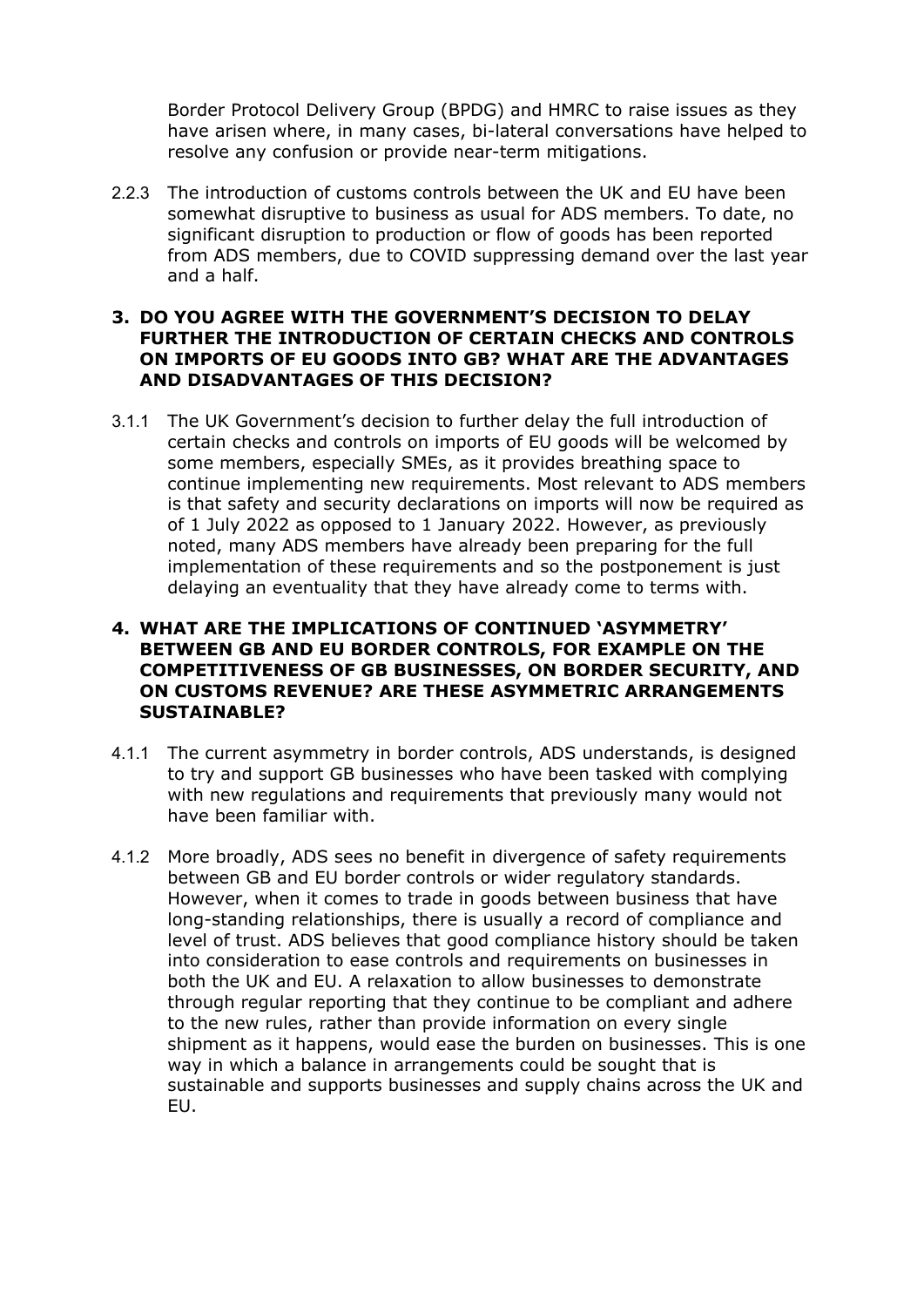#### 4.2 **HAVE THE UK AUTHORITIES APPLIED EXISTING CHECKS AND CONTROLS CONSISTENTLY TO IMPORTS FROM DIFFERENT EU MEMBER STATES?**

- 4.2.1 As noted above, ADS is aware of some bilateral dialogues to help smooth processes of moving goods between the UK and member states; however, this has been mostly on outbound goods (for export) and ADS is not aware of checks and controls differing between goods arriving from different member states.
- 4.3**TO WHAT EXTENT ARE BUSINESSES, PORTS, HAULIERS, THE CUSTOMS INTERMEDIARY SECTOR AND OTHER RELEVANT GROUPS READY FOR THE INTRODUCTION OF FULL CUSTOMS CONTROLS, AND THE EXPIRY OF OTHER RELEVANT GRACE PERIODS, FROM 1 JANUARY 2022, AND FOR ADDITIONAL SPS CONTROLS FROM 1 JULY 2022? ARE THERE ANY PARTICULAR CHALLENGES OR CONCERNS AHEAD OF THESE DEADLINES? HOW DO CURRENT LEVELS OF PREPAREDNESS COMPARE TO PREVIOUS PREPAREDNESS FOR THE END OF THE TRANSITION PERIOD ON 31 DECEMBER 2020?**
- 4.3.1 ADS have received reports that some customs intermediaries are still failing to properly follow instructions given to them by businesses. As it stands, we believe this is because they are overwhelmed with an extreme increase in workload and so are getting goods through customs controls by any means necessary, even if as not instructed by the customer (businesses). When customs intermediaries do not follow instruction given to them by businesses, this often results in costs to industry. For example, a haulier using their own duty deferment account will create issues for the guarantees approved in industry own customs accounts. Similarly, if goods are cleared through customs using a different procedure than stated, businesses can find themselves having to go back to HMRC to make corrections on declarations which often go against them in audit and can also result in financial penalties.
- 4.3.2 ADS has also been made aware that some customs intermediaries were turning away the business of new clients (particularly SMEs) owing to them reaching their capacity. ADS believe that these concerns and challenges will remain in place until the supply of intermediaries increases or the amount of processing they are required to do is streamlined. In addition, there is a disproportionate shortage of customs agents in Northern Ireland.
- 4.3.3 The demand for customs support has potentially been underestimated by all of those who are involved in the trade and movement of goods from GB to EU. Many firms have opted to outsource support, but the availability of the support is not enough to satisfy the increased demand. This is something that, over time, will need to continue to be monitored to ensure that all of those involved, particularly customs intermediaries, are providing reliable and compliant services to industry.
- 4.3.4 ADS is unable to comment on the level of preparedness of ports, hauliers, and intermediaries, but businesses and members of ADS continue to work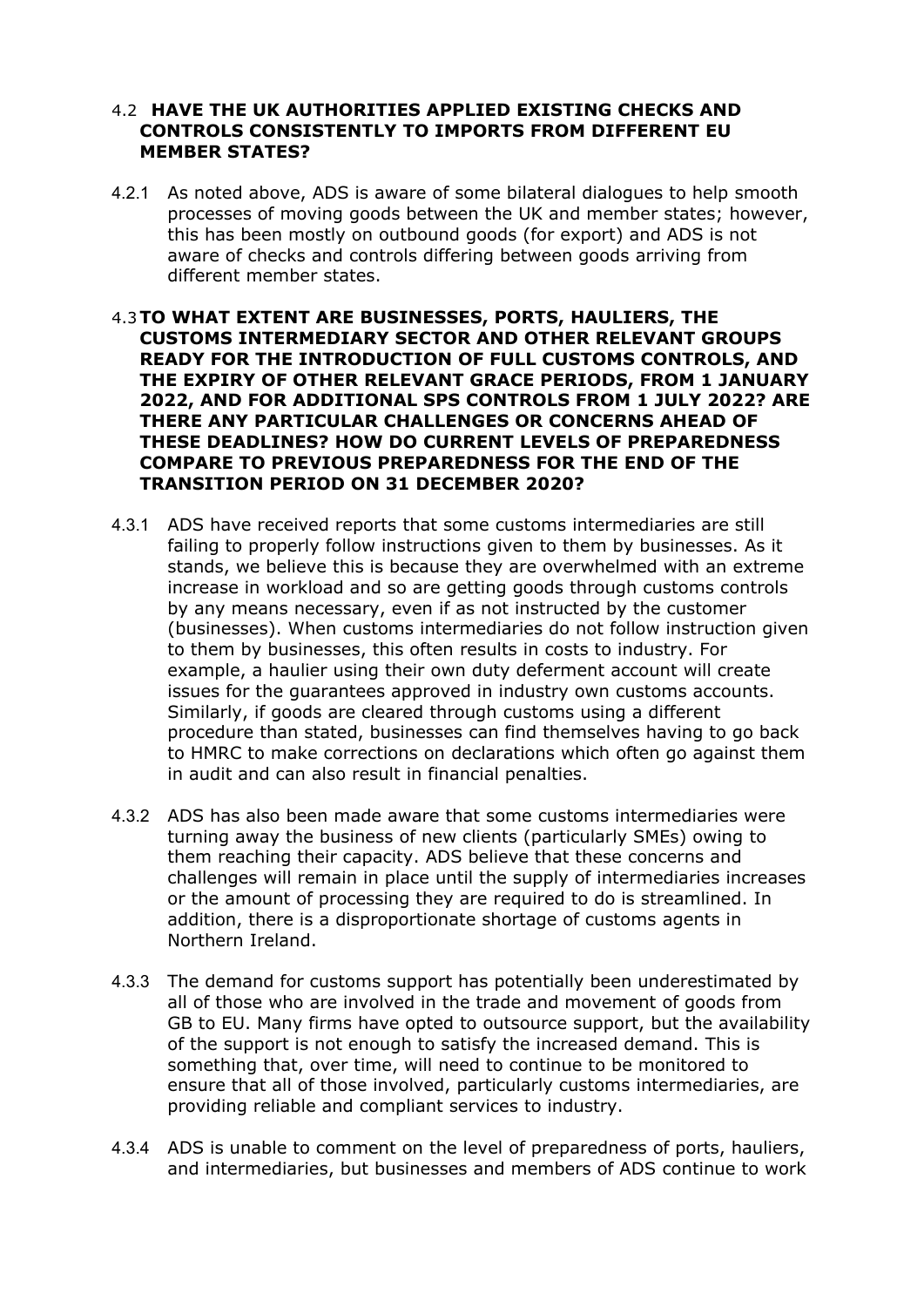closely with authorities to ensure they are preparing for new requirements and controls as they enter into force.

## **5. AHEAD OF THESE CHANGES, WHAT IS YOUR ASSESSMENT OF THE QUALITY OF EXISTING GOVERNMENT COMMUNICATIONS, GUIDANCE, ADVICE, FUNDING AND SUPPORT FOR TRADERS AND PORTS? IF THERE ARE ANY SHORTCOMINGS, HOW SHOULD THESE BE ADDRESSED?**

5.1.1 ADS and members have had particularly close and good engagement with several government departments throughout the design and implementation of the UK border. However, in practice, some operational challenges are still in existence that have created delays. For that reason, ADS continues to work with government to help strengthen the level of support offered to industry.

### 5.2 **HAVING MADE THE DECISION TO DELAY THE INTRODUCTION OF CERTAIN CHECKS, HOW SHOULD THE GOVERNMENT BEST USE THIS EXTRA TIME?**

5.2.1 The Government must support the training of more customs intermediaries and ensure the EU member states and GB borders agree on the interpretation and requirements of the new rules to avoid further disruptions when full import controls are introduced. Additionally, the UK Government can use this time to help strengthen supply chains and provide further support to businesses who are not only struggling with disruption caused by Brexit but also other factors including but not limited to: driver shortages, COVID-19, and energy supply disruptions.

#### **6. IS DISRUPTION TO TRADE FLOWS OR SUPPLY CHAINS EXPECTED FROM THE IMPLEMENTATION OF ADDITIONAL CHECKS AND CONTROLS FROM JANUARY AND JULY 2022? IF SO, WHAT FORM MIGHT ANY DISRUPTION TAKE, AND CAN IT BE MITIGATED BY GOVERNMENT ACTION?**

- 6.1.1 As more companies are required to comply with more customs controls and checks, there is a degree of further disruption anticipated. ADS members have continued to prepare for full customs controls and checks, and whilst there will be some who continue to familiarise themselves with new requirements, we anticipate that the increase in paperwork and checks will have a more profound impact on ports, hauliers and intermediaries who will be at the forefront of the increased workload.
- 6.1.2 A refreshed communications campaign to 'check an HGV is ready' would be welcome government action to ensure that all of those heading to the border are prepared to cross. Similarly, a campaign on the EU side to ensure GB importers and EU exporters have completed all necessary paperwork before goods depart would be useful, although potentially less achievable.

### **7. WHAT, IF ANY, IS THE RELATIONSHIP BETWEEN THE TIMETABLE FOR THE INTRODUCTION OF NEW CHECKS AND CONTROLS AND THE**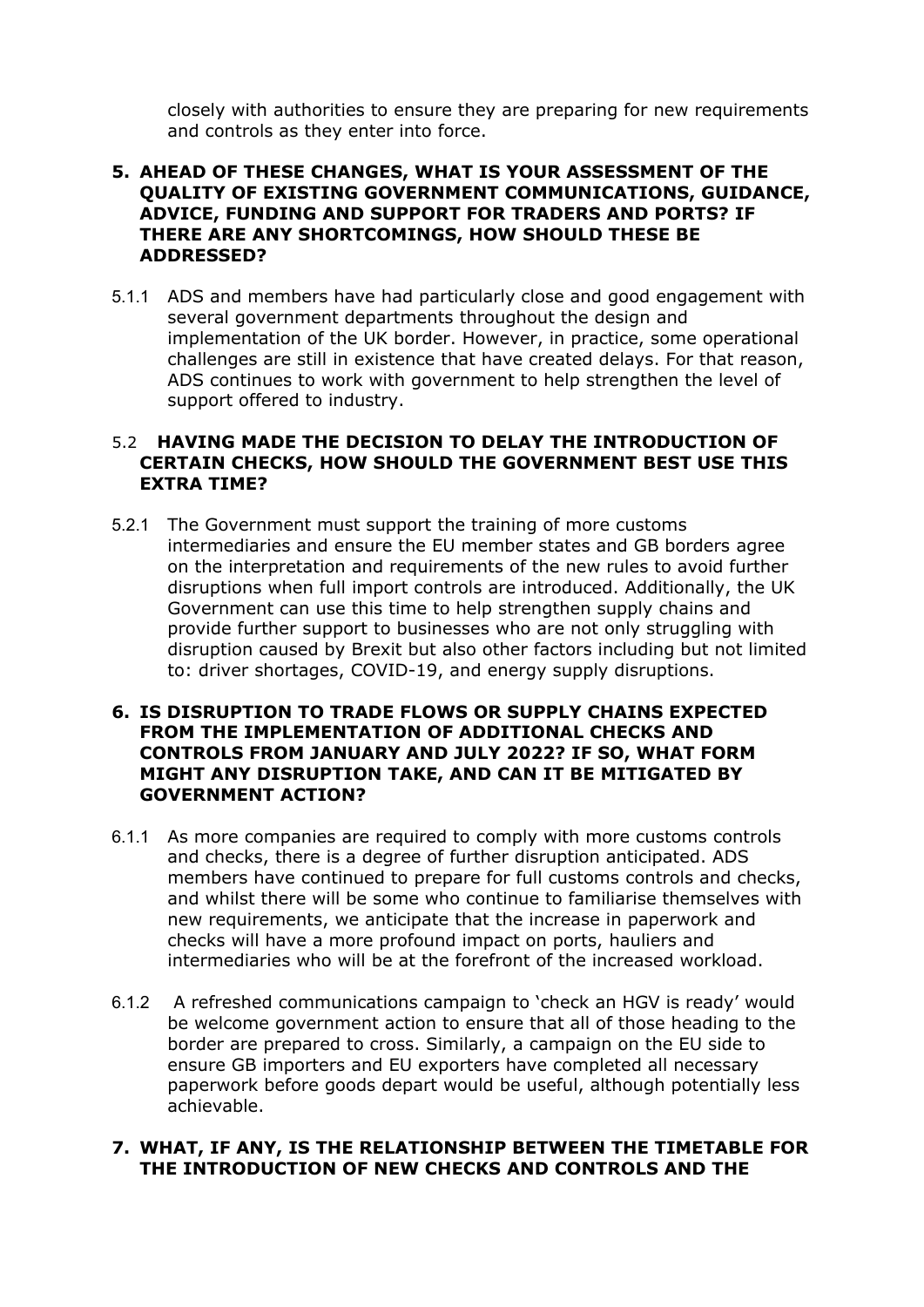# **CURRENT CHALLENGES FACING SUPPLY CHAINS DUE TO LABOUR SHORTAGES?**

7.1.1 ADS are aware of these labour shortages impacting the wider manufacturing industry but there are limited reports in ADS sectors. This may be due to the lower demand levels currently being experienced in aerospace production and the operational dynamics of the defence sector.

#### **8. HOW WOULD YOU ASSESS THE CHECKS AND CONTROLS THAT GB EXPORTS TO THE EU HAVE FACED SINCE JANUARY 2021, SUCH AS SANITARY AND PHYTOSANITARY REQUIREMENTS, CUSTOMS FORMALITIES, RULES OF ORIGIN, AND VAT?**

8.1.1 ADS members have been impacted by the differences in requirements or interpretation of the new rules between member states as they try to export goods to the EU. The impacts have mostly been faced on goods being received into EU member states rather than as an exit GB export control.

## 8.2**WHAT HAS BEEN THE IMPACT OF THESE CHECKS AND CONTROLS ON BRITISH TRADERS AND HAULIERS?**

8.2.1 These checks and controls have generated additional friction and damaged the cash flow of UK businesses trading with the EU. For example, members reported that the French customs authorities were requesting T1 forms for goods that it transpired were UK-France movements and therefore don't need them. It was believed this was happening because those receiving goods in France do not have the ability to clear goods at the point of entry so were requesting a T1 so they can move them to where they can be cleared. This is causing additional work (and cash flow tied up in guarantees) to members impacted.

## 8.3 **HAVE THESE CONTROLS ON GB EXPORTS BEEN APPLIED FAIRLY, PROPORTIONATELY AND CONSISTENTLY ACROSS EU MEMBER STATES?**

8.3.1 ADS members have reported that across certain member states there is a lack of consistency in requirements, particularly paperwork linked to proving origin or to prove goods have been received. Members have reported experiences with businesses in EU member states requesting information beyond that detailed in Incoterms. ADS members have been reluctant to provide this information as it can often result in goods being processed incorrectly, which will incur costs to them and often result in them being non-compliant.

# **9. ARE THERE ANY OTHER CONCERNS OR ISSUES RELATING TO GB-EU GOODS TRADE, EITHER TO DATE OR IN THE FUTURE, WHICH YOU WOULD LIKE TO HIGHLIGHT.**

9.1.1 As mentioned in sections 1.1.5 and 1.1.6, the impact of the new requirements relating to GB-EU trade has also had a knock-on impact on the trade in goods and goods production in Northern Ireland. Companies